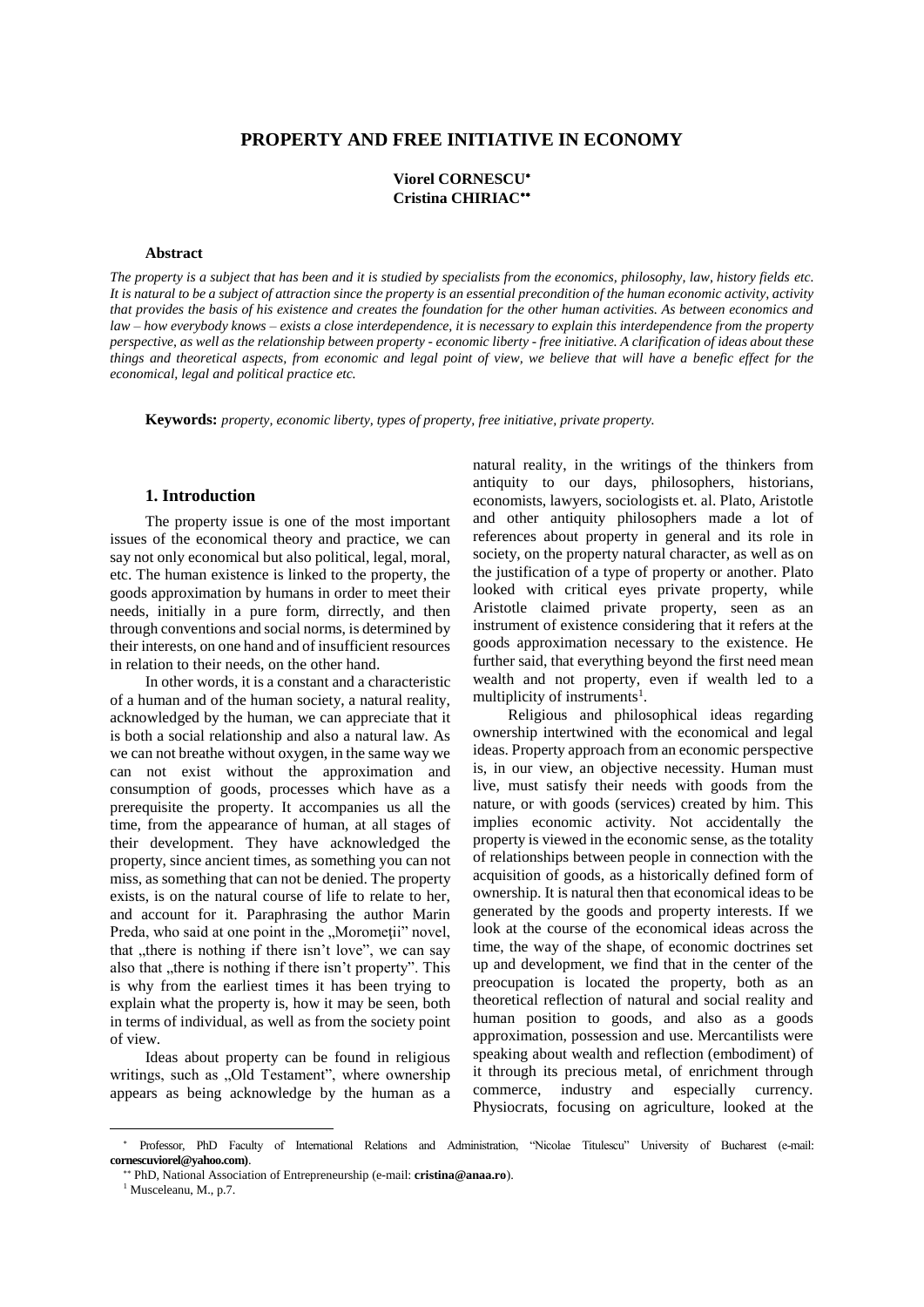property as a natural law, claiming property guarantee and, on this basis, of the economical freedom. On this idea went and go the liberalism representatives which considers that the individual is the only reality, according to natural law, as he is his own master, master of his own will and his own body, thus being the owner. Hence the idea that the property is natural, any individual owning a property, those self. In this context, the property is justified by the idea of work, human acting on the nature, inherently it has the right (natural) on the products of his labor. So, not only property exists naturally, but is also necessary.

The liberalism as a economical doctrine, known over time shades, some of them being outlined in the current independent thinking. For example, the neoclassical current which it flows from the classical thinkers from Adam Smith, David Ricardo, John Stuart Mill and others, it was divided into three schools of thought: English marginal school, Austrian school and Lausanne Swiss School. The view differences does not refer to the property, but to the interpretation manner of the economical concepts and facts and from here of the action directions. Ideological base is the same, no one denied and does not deny the property in the economical sense, not even K. Marx, which defines the property as "Appropriation of nature by an individual within and by means of a determined social forms."<sup>2</sup> .

Although Marx criticizes capitalism and its foundations, the idea of ownership remains as prerequisite for production and social development. It is criticized capitalist private property and the way of creating, acquiring and developing them, given the fact that the real creators of the property, according to Marx, in the sense of wealth, are those who work (working class), who are exploited by those who own the means of production and, on this basis, economic strength.

The development of economic thought in the twentieth century and early twenty-first century by relevant thinking trends such as Keynesianism, monetarism, institutionalism, behaviorism, etc. is based - on our opinion - on the idea of the property which underlies the real economy and structuring economical behavior of people, communities and society as a whole.

In reality every economy is a mixed economy, and its working mechanism is the market mechanism, a mechanism which creates and distributes wealth (the subject of property). In conclusion, understanding wealth as a materialization of the property, all economic doctrines have focused, or on the creation of wealth (Adam Smith), or on the distribution of its (David Ricardo), or on the wealth increase (John Maynard Keynes) or on the explaining the human economical behavior.

## **2. Property at the intersection between economic and legal**

As highlighted from the above, human existence is linked to the property. Between this and the economic interests of the people there is a biunique relationship. The property is manifested in society, mainly, in the form of economic interests, and these, in turn, drives the society members towards the development property (wealth).

An economic interest is always determined by the satisfaction of human needs. Just as the human needs know an evolving, the same thing happend with economic interests. They are constantly evolving, from primary phase imposed by the direct contact of human with the nature, at more complex and advanced forms like those of today.

Economic interest is causing the act of human awareness about its needs and therefore, his action for their satisfaction. People acquisition of conscience interests, transform these into action motivations, purposes and momentum of human activity. Human being involve, seeks to transform nature, to acquire goods from nature to produce more and to create wealth, from the awareness of the property existence, which gives a reason to the goods approximation to meet their needs. It is reported to goods, at the wealth, not only based on its needs, but also from the relationship between him and other members of the community in which he lives. Hence, it follows that in our consciousness, the property is represented on one hand, as a social relation between people in connection with obtaining and acquiring goods, on the other hand, as a material wealth, a quantity of goods that we are approaching and dispose of them whenever we like, according with our interests. This prompts us to point out that there is a separation between ownership seen from a theoretical point of view, as a stand-alone concept (social relation) and property object, goods of various kinds (wealth itself).

From economical point of view property  $-$  as I said – it is a social relationship, the property subject is recognized only within this relationship. So, the property outside human society does not exist, it does not make sense and content. The appearance of the human, of the human communities, has generated property recognition as a relationship and as a object. The members of the human communities to make a living, became aware that the proximity of goods for their own use can not be achieved if other members do not agree, do not recognize this right. In other words, appears objectively the idea of property for the purely purposes, untouched by any interpretation, respectively the power exercised by someone on his property, on his riches, shall be recognized by other members of the community, the property being essentially a way of achieving human powers over wealth.

The rules of coexistence of human societies includes also the one regarding ownership in the form

 $\overline{a}$ 

**<sup>690</sup> Challenges of the Knowledge Society. Economics**

<sup>2</sup> Hanga V., 1971, p. 171, apud K. Marx, p. 661.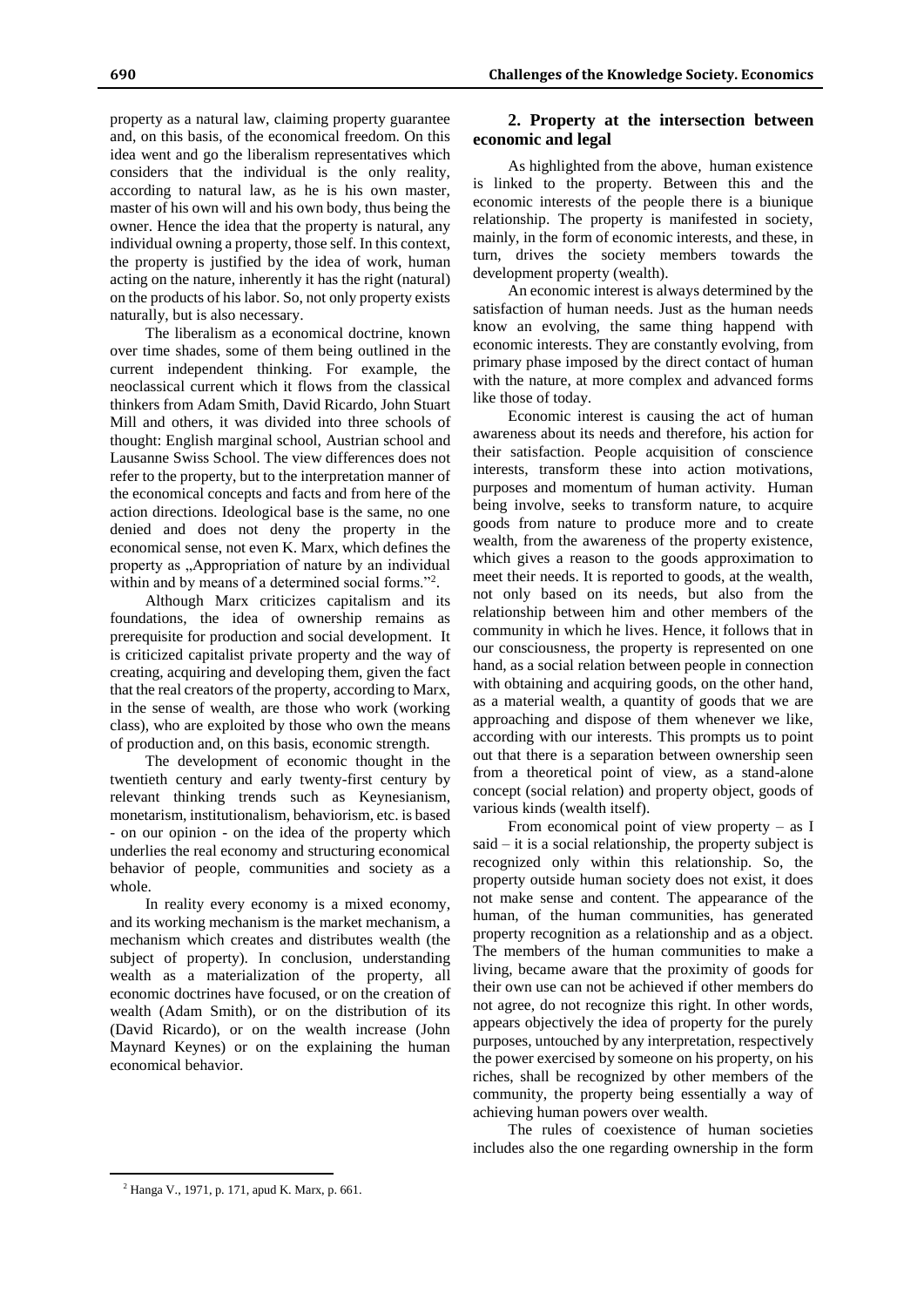of customs, rules, regulations etc., which gradually, with the advent of state and law were transformed into legal norms, meaning a right distinct – right property. There has not been and there can not be human society without the presence of property rules and therefore property rights, expressed or implied, of organizing the relationship between people in order to use things and goods. In this view, the thing that differentiates companies, which opposes is not the presence or absence of property rights, but how those legal rights enshrined combines and conjugates with each other."<sup>3</sup> In other words, property in the economic sense is metamorphosed in the ownership in a legal sense, namely in property right. So, the property besides de economical valence, embrace also a juridical valence, meaning that the goods proximity, acquisition and appropriation become a right, reinforced and sanctioned by the coercive power of the state.

Hegel said that the individual and property are inseparably linked. The property is a condition of life and human development; it is generated by the human nature and must be appreciated as an absolute and primitive law, which is not resulting from any outside act, as occupation, job or contract. Property right came from human nature itself. It is sufficient to prove that you are human to enjoy also from the right property<sup>4</sup>.

Between the economical property approach and juridical approach, there is a clear interdependence. We consider that we can not talk about property only from the economical point of view, or only from the juridical point of view. The property is a unitary concept reflected both in its natural character, and also in his subjective character, given by its natural reglementation in society, respectively by its right property.

"Property rights are as fundamental as the rarity and rationality of resource allocation"<sup>5</sup>.

In essence, property right is "that subjective law that gives expression to the approach of a thing, allowing to his owner to exercise the possession, to use and dispose of that thing, under its own power and selfinterest, and in compliance with the legal provisions"<sup>6</sup> .

,,The guarantee and protection of the right property is a major attribute of the state, ensuring consistency and stability of economic actions, directing economic agents movements by creating the incentives, through economic agents empowerment for the results obtained and to partners by sanitizing economic life in general to ensure the normal operation of the market mechanism"<sup>7</sup>.

So, we can appreciate that property right is a fundamental right, a fact accepted by the constitutions

<sup>6</sup> Boroi, G., Anghelescu, C.A., Nazat, B., 2013, p.13.

 $\overline{a}$ 

of democratic countries and international treaties. J.J. Rousseau said that "the right property, through the guarantees stipulated, will confer the natural status of development to all human communities and each of their members." 8 .

Defining and defending the property rights is an increasingly important part of the rules that govern economic life, causing what economic movements must be made by creating the incentives, by empowering economic agents towards results and to partners, but also for general economical life cleaning in order to formulate and achieve a correct supply and demand based on the competition.

According to Professor Belli, property rights, as a whole mechanism of economic growth, rests on the following pillars of strength<sup>9</sup>:

- a) access to the natural and human resources;
- b) technological investments;
- c) people's preferences;
- d) development institutions.

,,There are at least three major circumstances that circumscribe the content of property rights. First, there is the fact that these human rights gives social permission to access the resources of its existence. But he realizes this access, usually, not as a parasite, but as a creator of goods and services from the acquired resources. Property rights looks therefore before all the facts at the material production. Secondly, the same rights are a prerequisite of the goods exchange. The sale and purchase act, daily repeated a million times over, can not take place, if those engaged in this process do not owe (or authorized by him) the goods exchanged. Through the exchanges, however, property rights include not only production, but also material goods and services distribution. Third, property rights permit the appropriation of goods, not only as a result of production and distribution, but also of the redistribution process, as taxes on profit or wealth, inheritances, donations, etc."<sup>10</sup>.

Romanian legal doctrine in interpreting 480 article from the old Civil Code, consider that the attributes which form the content of property right are: the right to use the asset (jus utendi), the right to collect the fruits (jus Fruend) and the right to dispose the good (jus abutendi). The new Civil code establishes (555 article) as property attributes: possession, use and disposal. Possession (jus possidendi) enables the owner to exercise actual dominion of the work in its materiality, directly and immediately, through its own power, its own interest or to consent that the possession should be exercised in the name and on behalf of, by another person $<sup>11</sup>$ .</sup>

<sup>3</sup> Berthu, G., Lepage, H., 1986, p. 53.

<sup>4</sup> Florian, M.,1938, p. 290).

<sup>5</sup> Ryan, A., 1987, p. 1029).

<sup>7</sup> Iancu, A., 2000, p.200.

<sup>8</sup> Rouseau, J.J., 1957, pg. 24.

<sup>&</sup>lt;sup>9</sup> Belli, N., 1996, pg.8.

<sup>10</sup> Belli, N., 1996, pg.8.

<sup>&</sup>lt;sup>11</sup> Boroi, G. et al., anul 2013, pg. 15.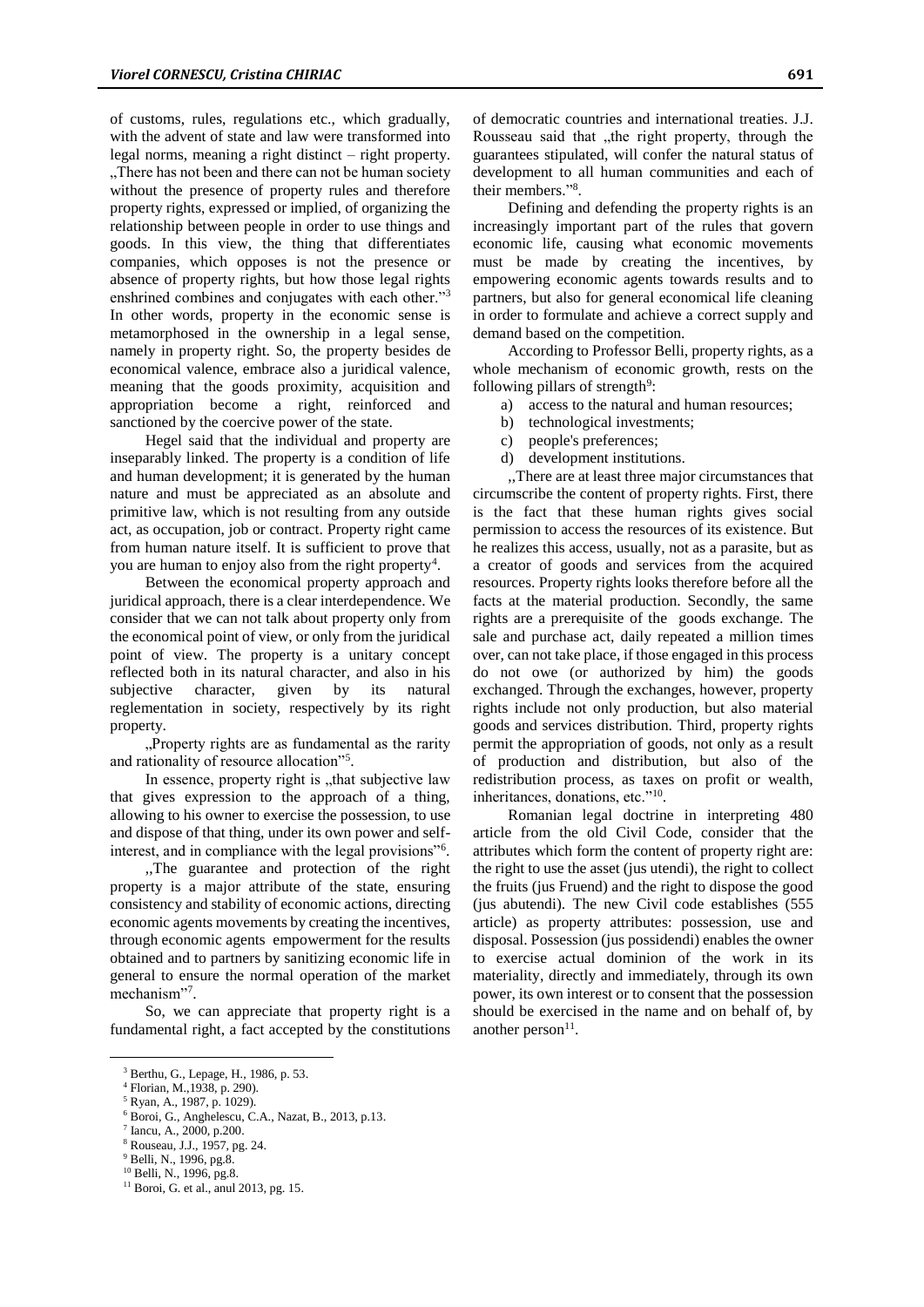From a legal perspective, the property characters, as set out in the new Civil code (555 article) are: exclusive character, absolute character and perpetuity character. The exclusive character put in mind that the owner of the property is the only one entitled to exercise his right attributes, being the only one who can oppose of any disturbance whether they are caused by individuals or by the state. Perpetuity character highlights the fact that property right doesn't have a limited time, can not be lost through disuse by the holder. In other words, the right to private property is inalienable $12$ . The absolute character is explained by some authors as a character which targets property rights of erga omnes, which means that all other law subjects are forced by law to respect the owner rights. Related to this character, E. Chelaru highlights the fact that its existence does not depend on any rights that would serve as the basis of the constitution. In other words, property right is defined by itself and not in relation to other rights. Property right is the only right that allows the holder to exercise all the prerogatives conferred on them, in the power and own interest.

Throughout the time, the property understood as a social relation clad two types:

A. common property, in a common sense (to all), the state being the holder, through central government (the public domain - the national interest) and/or administrative-territorial units (public domain of local interest: town, city, county), The attribute of all, in reality means that, nationwide, of the citizens of that country, at a local level, of the population who owes and live particular territorial area; B. Private property, seen as private-particular property and also as a private property of the State (state private domain) and of the administrative-territorial units (private domain of the administratively-territorial units). In the case of private-particular property, the property holders are individuals (private individual) and/or groups of individuals associated based on certain interests, with a common purpose (private property associations). When the property owner is a single person or entity, private property is exclusive, and if there is more than one person, it is common private property, in condominium or co-ownership. Private state domain and private domain of the administrative-territorial units have a distinct status from private property (particular), of individuals and groups associate. First, the owner is the state, on the one hand and administrative-territorial units, on the other hand, secondly, its management is performed centrally by the state or at a local level, in the interest of citizens. The difference between public and private domain of the state and of the administrative-territorial units, is not significant for the economic sense of public property, but how does it fit into the civil circuit. From a legal perspective, both sectors (public and private) have as a holder the state autorities (central or local), so the property is seen in

 $\overline{a}$ 

the unity of the public, on one hand and the private sector, on the other hand.

It is appropriate to make a statement. In the above classification of the property, we took into account the current legislation stipulations from Romania. Text of the law - in our opinion - does not always reflect accurately the social and economic reality. Is possible that some legal concepts to be nuanced, more or less, towards economic concepts. For example, the existing Constitution, as such as other laws, do not use the term state property, but public property, showing that its holders, as state through the central organs of administration and administratively-territorial units by local autorities administration. At the same time, in reality there are private domain of the state and administrative-territorial units, which as a type of property is private property, whose holder is the state, on one hand, through administrative central and administrative-territorial units, on the other hand, by the local administration.

From the economists perspective and not only, it is normal to use an integrating concept, **the state property**, as a unity between the two major areas (public and private domain of the state and public and private administrative-territorial units). This term of state property, we consider that defines property distinct which enter under the state umbrella (central and local government autorities), ensuring a net shootout by the private-particular property.

Based on these considerations and taking as a criterion the property holder, is apparent clear the existence in the society, in the current circumstances, from an economic perspective, of two major types of property, state property (public and private domain of the the state and administrative-territorial units) which reflects the content of public property (common) of all citizens at national and/or local level and the private particular property, which reflects the content of private property (individual and associative), either as a exclusive form, or as a common private property (in condominium and co-ownership) - fig. no. 1. According to Romanian legislation, holders property rights are constituted on types and, within them, by forms of property.

<sup>12</sup> Baias, F.A. et al., anul 2012, pg. 608-609.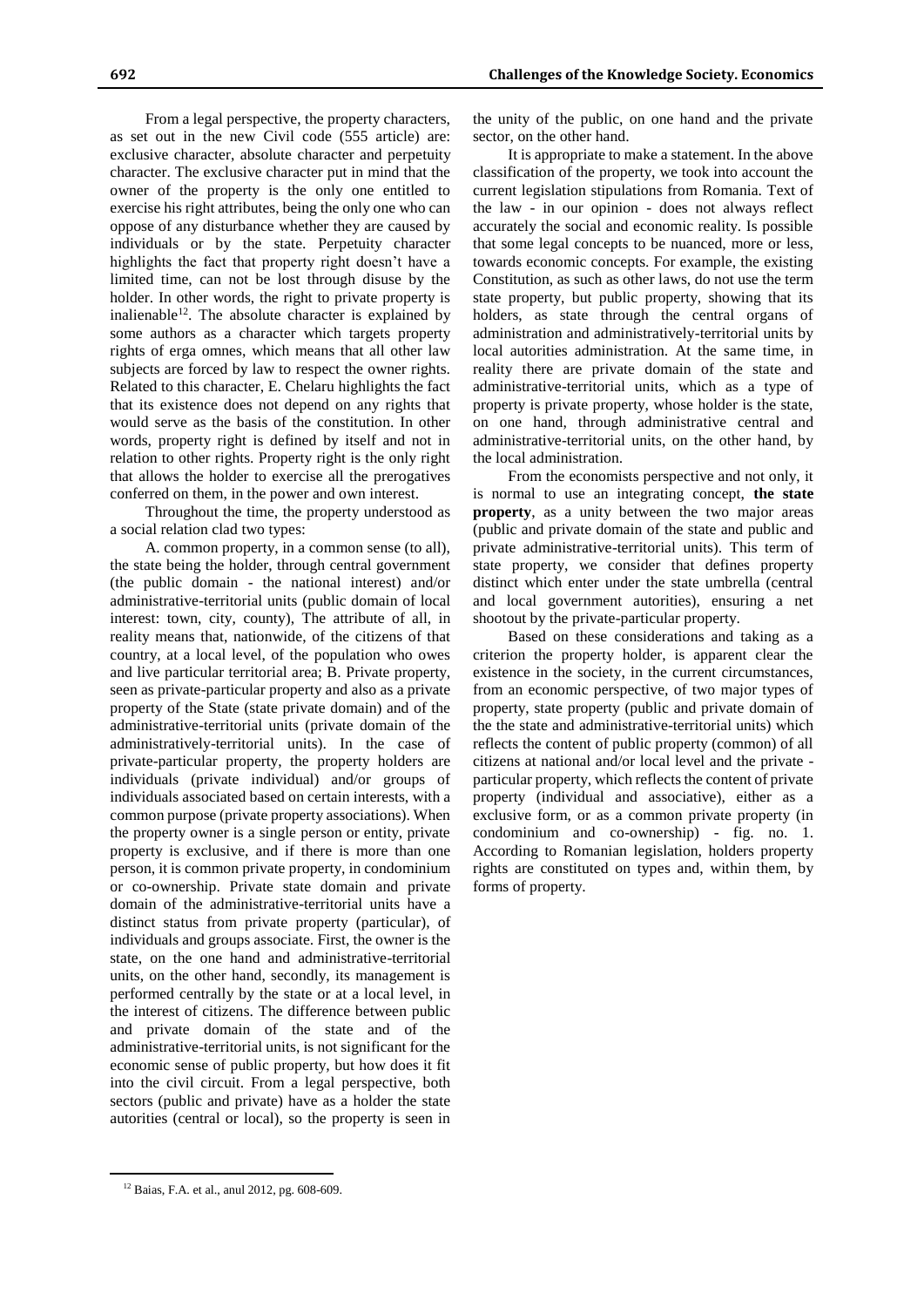

Considering that a market economy and a democratic society can not be constitute and developed only under the conditions in which have the basis on private-particular property, the constituent legislator enshrined, in several articles of the Constitution, the prominent character of this kind of private property. According to this principle, within the property system, private-particular property is the rule, and state property is the exception.

In order not to misinterpret the private property term, considering that the state holds the private sector, we will use in the following, private-particular property term, for what it represent the real meaning of private property across its owners.

If we refer to both types of property, we find the following general characteristics:

- a) common property (common) manifests itself differently depending on the stage of society development, for example, in primitive societies it take the form of common property, today, the form of state property, which includes the private property of the state;
- b) public property is broadly seen as the state property equivalent;
- c) private property appears, on one hand as a private property of the state, on the other hand, as a private – particular property;
- d) public domain can be of national interest, case in which, the property holder is the state, or other entity of local interest, so the property holder is the local authority, at commune level, city or county;
- e) the double quality of the state and of the administrative-territorial units, by any legal person of public law and by any legal person of private law, gives them the right to be the

property owner of the national public domain goods, or for interests or locally as appropriate, as well as of the private property goods;

- f) goods which make up the private domain of the state and administrative-territorial units are not limited, the limited character is specific to the public domain;
- g) all the movable or immovable assets under the civil circuit, can be the subject of the private property rights;

Private property (particular), occupies a central place in the property system from market economy countries. What defines the private property in a market economy, is not its presence in the manifesting forms, but the dominance of three essential legal principles:

- a) any property right can only be an attribute of the persons, defined by individual and personal rights;
- b) any law relating to the possession, resources use or transfer can not be the subject of several simultaneous and competing properties;
- c) any legally established right of an individual constitutes a ,,private good", which can be freely assigned or transferred for the benefit of the others.

Private–particular property, from its appearance, has been particularly visible in the exclusive private property form, holder being a single person or entity and under the common private property form, which acts as a condominium ownership and/or co-ownership. In the case of individual property, in which the one who owes the production factors and uses them directly, by using their own labor (craft individual property, of the peasant, of the merchant, of the various services provider etc.). It manifests itself when an individual who owns the production factors, its uses in the goods or services production and marketing, by hiring factory non-owners salaried workers, but the owners of their own workforce. Exclusivist private property is put in value through the association process of several individuals in various forms. Private–particular property is also manifested through consumers broad category, who enteres into the possession of the consumer goods exercise their rights to use them. The fact is that, for the natural and upward course of the economy, very important is the private–associative property, organized or in the form of capital companies or individuals, where the owners uses non-owner employees, either in the form of cooperatives. An important role in the economic development it is also the individual property of those who initiates and organizes various businesses on their own (eg. Small entrepreneurs).

State property (public and private domain), present in different proportions, in all countries, is characterized by the fact that the goods, those from investments particularly, is owned by the state organizations, as property subject. The object use and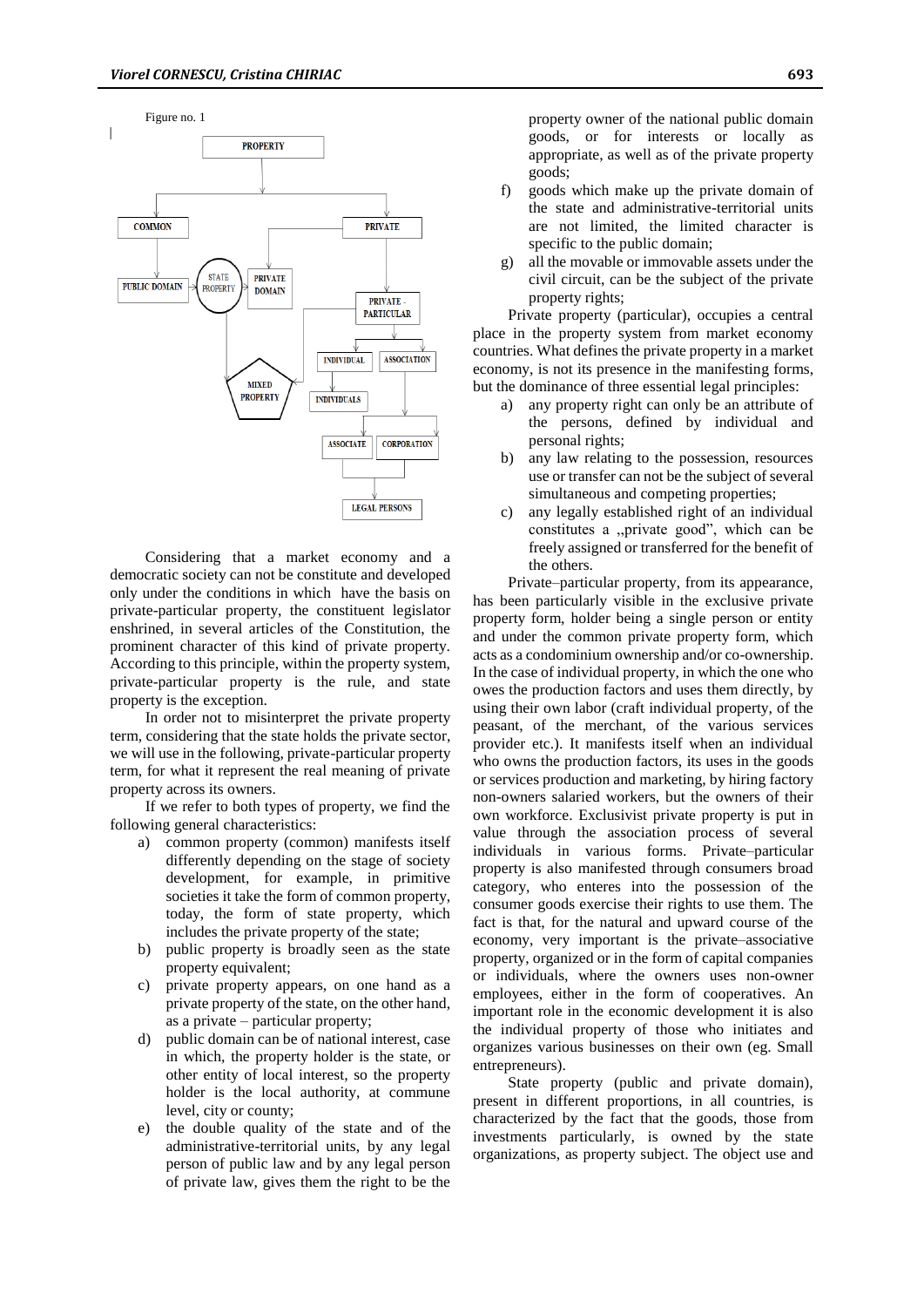management of this property is the task of the various public administrations, central or local.

When talking about the state public property form we refer at the infrastructure constraints sectors such as energy, rail transportation, communications, "I assume normal social conditions and requires major capital investments; in the case of military-strategic businesses; in the social sector; in the social services delivery; in the fundamental scientific research realization. However, its proportions spread diminish the workers interest and initiative, which leads to the production efficiency decrease, causing a social indifference and thus lead to the real chance to live on the account of others."<sup>13</sup>

The Civil Code covering both property forms, and also the acquisition manner. According to it (Civil Code, 555 article), all the using goods or private interests belonging to individuals, legal persons of private law or public law, including the assets which make up the state private domain and territorial units, forms the private property. State assets (Civil Code, 554 article) and of the administrative-territorial units which, by its nature or by the law statement, are of use or public interest and forms the public property object, but only if they were legally acquired by them.

Private property, in other words, is the holder right to possess, use and dispose of property exclusively, absolute and perpetual, within the limits set by the law. It, through its components (individual private property and associative property) is presented as the only legitimate form of attaining wealth, established through native approach, production and exchange. In contrast, public property (comprised of both state public domain and also the public domain of administrative units), the so-called public sector, is established through coercive expropriation, public interest investment, through taxation and fiscality. The last one, often constituted to the detriment of private – particular property, acquires, under certain conditions, a parasitic character, which inhibits wealth creation. We can say that the private property form has a primary advantage that contributes to the development of personal initiative, and also of its entrepreneurial skills. Moreover it is the basis of the economic freedom and of the prosperity growth, as it ensures the production development according to social needs. Regarding the disadvantages of this form we can mention the risk of starting a business, and also the high pressure on the owner.

In the society, we meet, in the current period also the **mixed property**, the resultant of the public–privat property, benefit from a economical perspective, as the state efforts, in this context, is correlated with the efforts of private companies, for making investments that benefit all citizens and private organizations which are participating in the partnership. Mixed property consists of shapes combining and property different

 $\overline{a}$ 

proportions whose owner is the state and/or administrative-territorial units and of property private– particular where the holder is a private investor, emphasizing that the general interest defies over the strict division of property.

Nowadays, as we noticed, coexist three forms of property: private- articular, of state and mixed. Privateparticular property, occupies the central place in the property system from the market economy countries. Among these property forms exists, in the conditions of market economy, a permanent compatibility. Meaning that, in economic terms, they are subordinated, equally, to the universal economic principle of rationality and efficiency. Meanwhile, individual property - proven from work - liquidates the premises of the alienated property, regardless of the forms and of the historical conditions of alienation.14

In conclusion, the property, should be seen as a evident natural reality in which, in the unraveling process of its essence, of the society manifestation mode, of the types and forms that takes, of the role it plays etc. it can be given different interpretations. The most important are the economic and legal nature, along with religious philosophical interpretations, moral, etc. Between these two interpretations which we dealt in this article, economic and legal, there are no differences, do not oppose each other, but rather there is a close interdependence, we can say a unit of two sides of the same realities that complement one another (fig. no. 2).



Therefore the economic content of the property highlights the growth wealth sources and mechanism; the distribution principles of the material assets and income; the causes of differentiation in the wealth distribution process among the population, while, through legal characteristics we reflect the movement, patrimony "movement"; patrimony rights distribution and redistribution (for example, drafting legal purchase - sale acts of the apartment, car, etc.)"<sup>15</sup>.

<sup>13</sup> Soroceanu, O., Filip, N., anul 2005, pg. 109.

<sup>14</sup> Dobrotă, N., anul 1997, pg. 64.

<sup>15</sup> Soroceanu, O., Filip, N., 2005, pg. 109.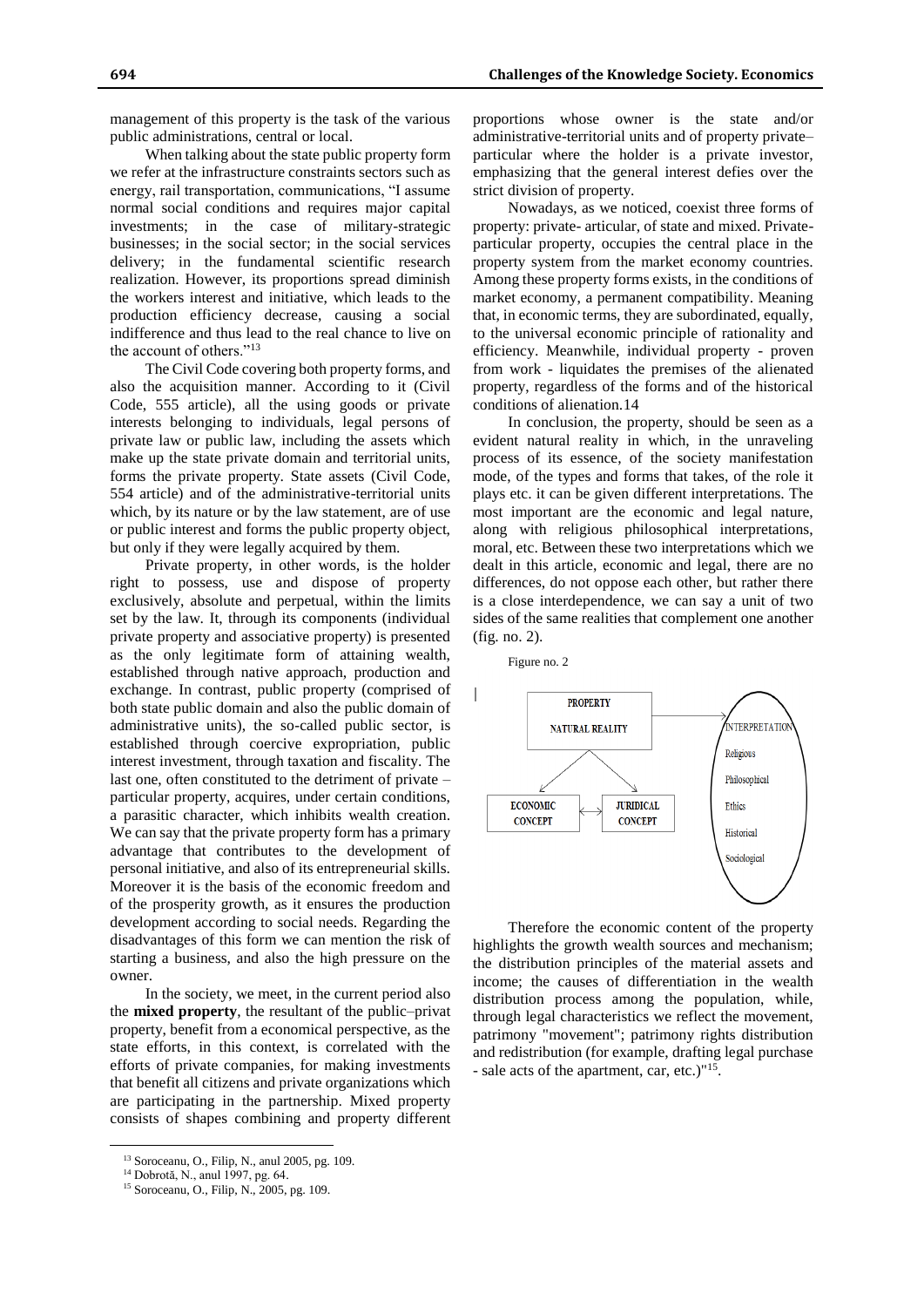## **3. Private property and free initiative manifestation**

The property provides the economic freedom manifestation premise of the human, materialized in the decisions and actions of the production, proximity and goods consumption. Individual free initiative, as a way of expression of economic freedom is present only in certain conditions, namely when the property, better said its existing forms in the society, will permit this thing.

The first type of property known by the humanity was the common property, as common property, in primitive societies the lowest level of the technique and technology development led to a common work, as the only way of human survival. The individuals economic interests were the same, they started from the goods shortage, from the need for survival and of the individual and community. The economic freedom and, respectively free initiative, it could not occur under these conditions at the individual level, had no real basis, since all the members of society possessed in common material goods and production conditions. The economic freedom is manifested only at community level, which appears in the position of the property owner, on which can make economic decisions of initiation, organization, production development for a equal distribution of the obtained goods, for their consumption. It is noted with a great clarity, that the economic action, economic initiative, is closely linked to the property and it does not exist independently of it.

Exceeding the primitive stage, society beginner and thus of economic activity, due to the technical and technological progress, has generated a restriction of this type of property moving gradually to the private property. This fact meant the recognition by the society of the individuals right, to take possession and use and dispose of diverse nature goods, to satisfy their own personal interests. Private property, therefore, reflects the natural relations between society members (individuals) regarding their position on certain parts of social wealth, acquiring them individually, to meet their personal consumption needs.

Regardless the forms that existed over the time and exists today, private–particular property ensures the economic freedom of the individual, standing at the base of its free initiative. Thus, people, goods owners can manifest themselves as economic agents, by consuming how they consider to be more favorable, their goods. They may decide to maintain, collapse or develop their economic actions, can freely participate in sale and purchase acts, to all kinds of associations in order to produce and sale goods, to enter into agreements and contracts etc., all of which are generated by their personal economic interests. Of course, this freedom must be seen in the context of some economic objective laws and on the existence in the society of proper legal regulations.

So, in the society is created a supportive framework for private property expression and objective mechanisme for regulating the economic relations between individuals, through which ensures not only the self-interest promotion but also of the public interest (general).

The fact is that the economic interests of individuals are closely linked with thousands of wires of private–particular property, no matter of the concrete form of the manifestation. All economic operators follow through their actions a certain personal gain, think about all their past, present and future actions through the prism of maintaining and developing private property. Triggering free initiative, private– particular property put in work the people minds in order to find ways to increase efficiency, in order to respect the rationality principle from the economy, to use resources carefully. It stimulates scientific research, maintain its flame, forcing creativity triggering, introducing a new perspective, in drawing up viable solutions, even spectacular, of optimizing the economic life of society.

Ignoring private–particular property, taking measures of restriction or even constrictions, organizing and structuring economic life on other criteria and coordinated and also free initiative restriction, led and lead to lack of interest from individuals, apathy, temperance initiative of any kind, the manifestation of bureaucratic trends, not only in leadership but also in the actual pursuit of economic activity. The failure of socialist economies, as is known, was primarily due to the annihilation of private–particular property and to the socialist property establishment and "development", so-called property of all the people. This led, among other things, to the limitation up to liquidation of free economic initiative, to the abolition of free market economy and its mechanisms, to the establishment of the command economy.

By abolishing private property, people look at it from economic point of view, became simple automatism. The only economic agent, was the State, led by the Communist Party, which decide what's right and what's wrong, which are the laws that should govern economic life, how economic mechanism should look like and operate. Thereby acting, contrary to the natural course of the economy based on private property and free market mechanisms, have resulted serious errors in economic decisions, in all bearings economy. So, the economic failures of the communist government, were due, largely, to the destruction of private property and thereby, of the economic freedom and initiative freedom restriction.

Free initiative – founded on private–particular property – it is considered a natural human state from all times. Normally, it was required and requires no matter how it is reflected in the economical, political, legal doctrines etc.

It is objectively required, underpinning at the economic regulatory mechanisms, at the basis of the social economical progress. Private property provides not only the human expression freedom as an economic